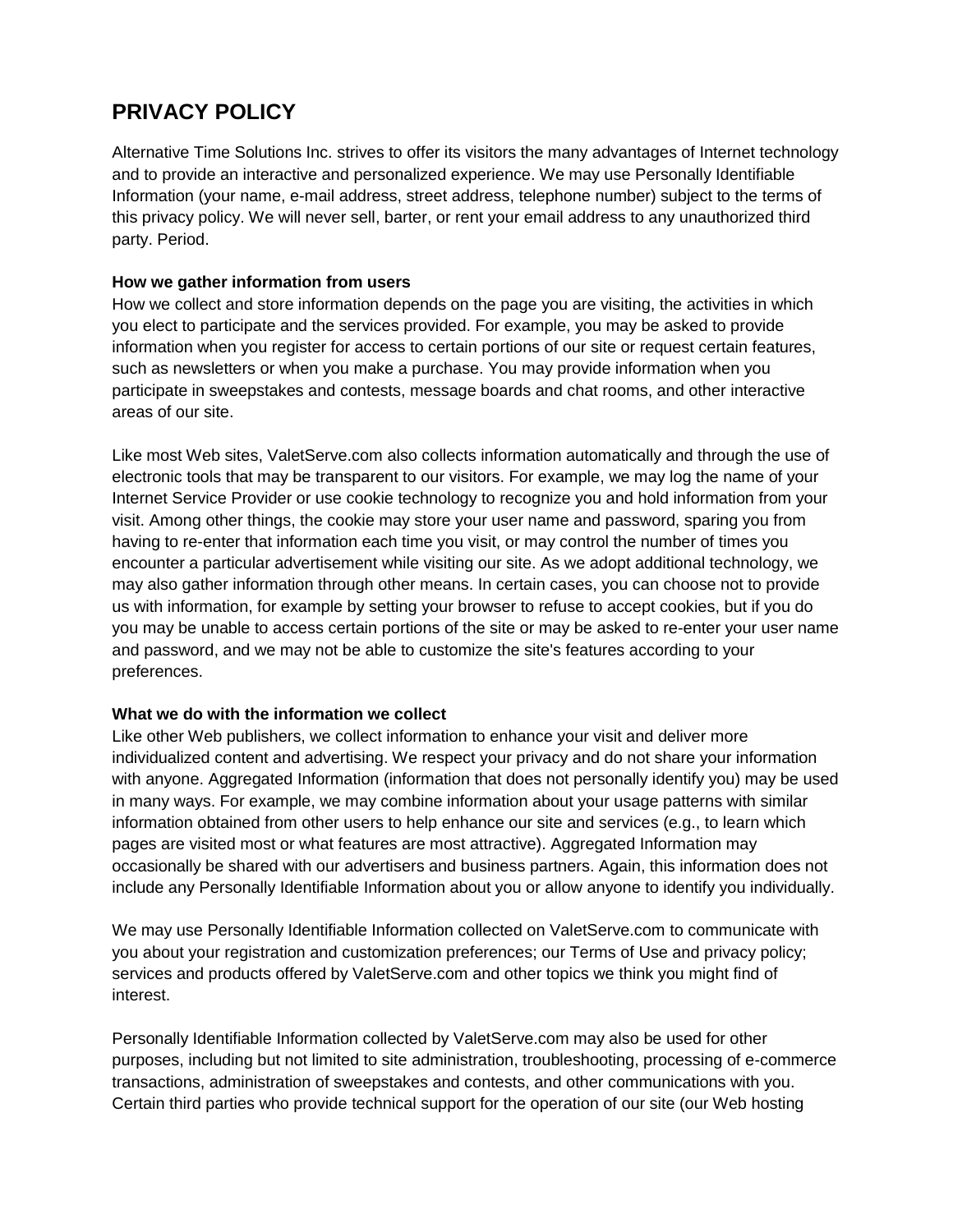service for example) may access such information. We will use your information only as permitted by law. In addition, from time to time as we continue to develop our business, we may sell, buy, merge or partner with other companies or businesses. In such transactions, user information may be among the transferred assets. We may also disclose your information in response to a court order, at other times when we believe we are reasonably required to do so by law, in connection with the collection of amounts you may owe to us, and/or to law enforcement authorities whenever we deem it appropriate or necessary. Please note we may not provide you with notice prior to disclosure in such cases.

## **Affiliated sites, linked sites and advertisements**

ValetServe.com expects its partners, advertisers and affiliates to respect the privacy of our users. Be aware, however, that third parties, including our partners, advertisers, affiliates and other content providers accessible through our site, may have their own privacy and data collection policies and practices. For example, during your visit to our site you may link to, or view as part of a frame on a ValetServe.com page, certain content that is actually created or hosted by a third party. Also, through ValetServe.com you may be introduced to, or be able to access, information, Web sites, features, contests or sweepstakes offered by other parties. ValetServe.com is not responsible for the actions or policies of such third parties. You should check the applicable privacy policies of those third parties when providing information on a feature or page operated by a third party.

While on our site, our advertisers, promotional partners or other third parties may use cookies or other technology to attempt to identify some of your preferences or retrieve information about you. For example, some of our advertising is served by third parties and may include cookies that enable the advertiser to determine whether you have seen a particular advertisement before. Other features available on our site may offer services operated by third parties and may use cookies or other technology to gather information. ValetServe.com does not control the use of this technology by third parties or the resulting information, and is not responsible for any actions or policies of such third parties.

You should also be aware that if you voluntarily disclose Personally Identifiable Information on message boards or in chat areas, that information can be viewed publicly and can be collected and used by third parties without our knowledge and may result in unsolicited messages from other individuals or third parties. Such activities are beyond the control of Alternative Time Solutions Inc. and ValetServe.com and this policy.

#### **Children**

ValetServe.com does not knowingly collect or solicit Personally Identifiable Information from or about children under 18 except as permitted by law. If we discover we have received any information from a child under 18 in violation of this policy, we will delete that information immediately. If you believe ValetServe.com has any information from or about anyone under 18, please contact us at the address listed below.

# **Contacting Us - We can be reached by contacting:**

Alternative Time Solutions Inc. 6150 Highway 7, Unit 6 Vaughan, ON L4H 0R6 [Info@ValetServe.com](mailto:Info@ValetServe.com)